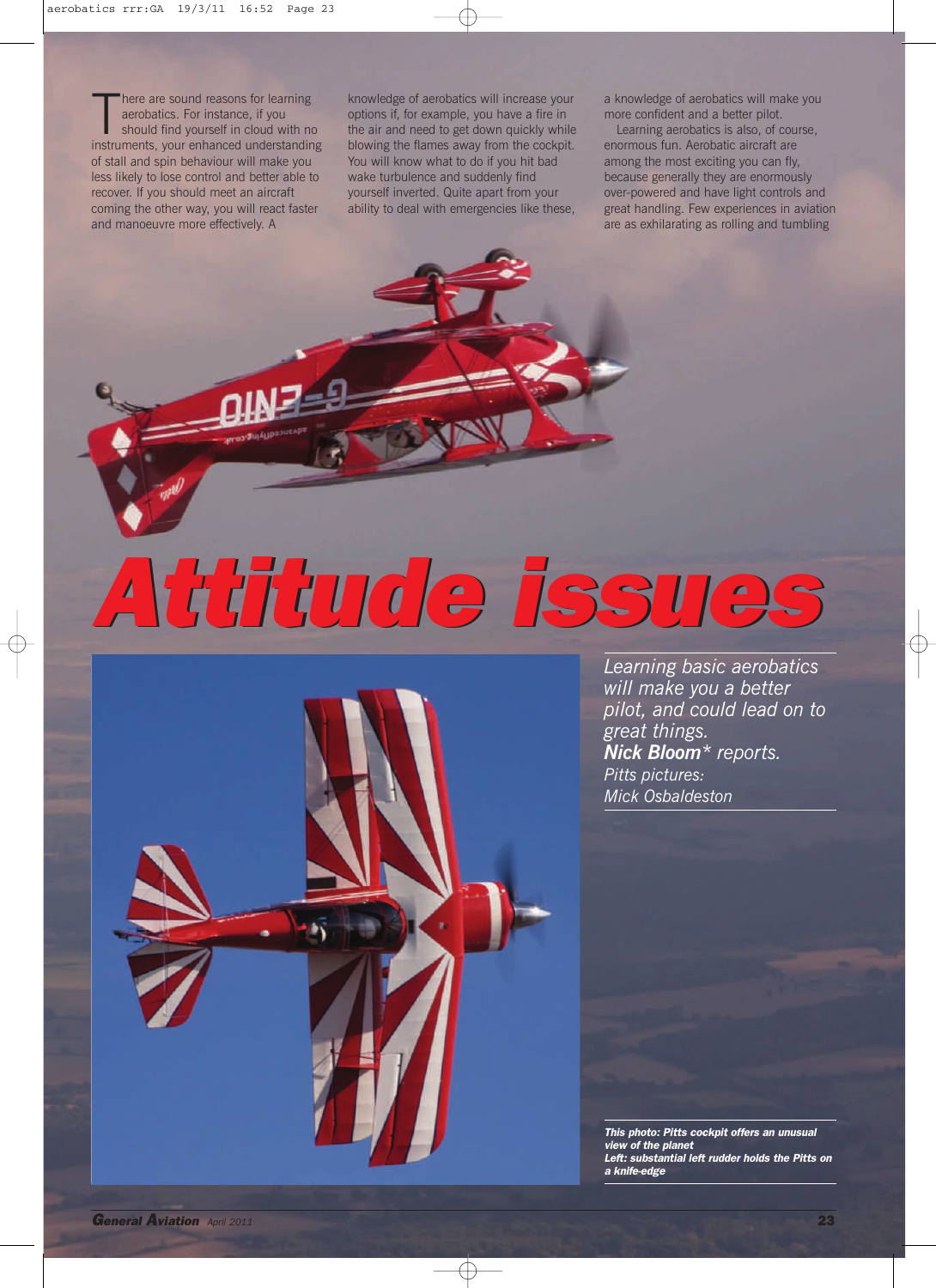through an aerobatic sequence on a perfect summer day, experiencing unsurpassed freedom of movement in three dimensions. Watch swallows (surely the most *aerobatic* birds) snatching midges out of the air on a summer evening and tell me they aren't having fun.

So how does the average PPL go about learning?

Not so very long ago (in the 1970s and 1980s) the only recourse for most pilots was to buy an aerobatic aeroplane and teach themselves. Some aircraft were actually designed with this in mind, such as the Tipsy Nipper. Instruction books (like Neil Williams's classic *Aerobatics*) were written for DIY learning. Aerobatic instructors with two-seat training machines did exist then, but they were few and far between.

You can still, quite legally, teach yourself to fly aerobatics, but the practice has largely died out. I suspect one reason is that we're all more safety conscious and perhaps a little less self-reliant these days. Whether it's learning how to use an expensive camera, a personal computer, or even how to re-paper a bedroom, we



*Above: Pitts cockpit is pretty cosy – check you're not too big Top right: Advanced Flying's principal Darren Audet in his Pitts Right: student Darren Thatcher seeks to improve his flying skills*

expect to go on a course. However (as Neil Williams pointed out, even back in 1975 when Aerobatics came out), there's little doubt that you learn far quicker with dual instruction. There's also the safety factor: it's easy to become disorientated when you first sample manoeuvres.

For example, the classic disorientation, as any aerobatic instructor will tell you, is during the first aileron roll. Many students freeze on the ailerons half way through, when the aircraft is upside down. They stop rolling and pull the stick back instead. If there's enough altitude, the aircraft should recover in a half loop, but there's a risk of the pilot blacking out, not to mention over-stressing.

AOPA stepped in roughly at the same time as it was introducing its widely admired IMC course and designed a

package for teaching aerobatics, complete with a certificate when the course was completed. The emphasis was on teaching the basic manoeuvres and on safety. Schools all over the country began offering the AOPA aerobatics course, often on a Cessna Aerobat or some equally underpowered (by aerobatic standards) machine that could also be used for PPL training.

I flew some years ago with an instructor who was teaching this early version of the AOPA course (I was writing a flight test on his aircraft). When he demonstrated a loop, it was egg-shaped at the top. He flew stall turns without applying increasing right rudder to offset spiral airflow from the engine on the way up, so that the aircraft fell over sideways rather than responding to rudder. And his spins began by raising the nose.

As an aerobatic competition pilot, I was concerned that his students would be learning bad habits that they would have to overcome, should they later wish to enter an aerobatics contest. In competitions, loops must appear perfectly round, the aircraft must appear to be vertical before the turn in a stall turn, and





**24** *General Aviation April 2011*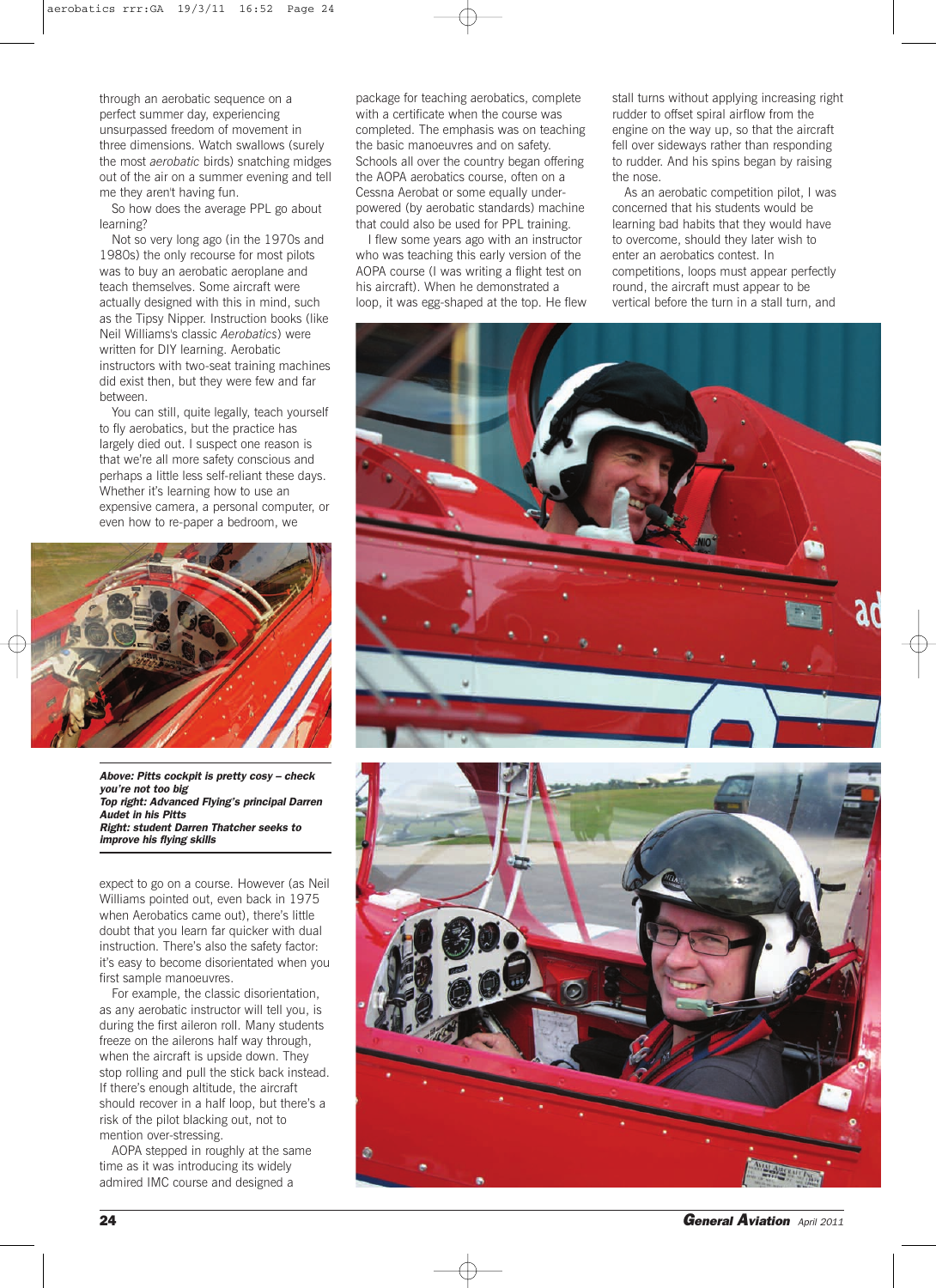a competition spin will get a zero from the judges if the nose isn't seen to drop prior to rotation.

Things have changed for the better in recent years, largely due to the efforts of Alan Cassidy. Alan has been teaching competition aerobatics for decades, and has impeccable credentials as an international judge and Unlimited level contest pilot. Furthermore he has been chairman of the British Aerobatics Association for many years and has written what many consider to be the definitive aerobatics instruction book.

Around three years ago, AOPA invited Alan to update the AOPA course to bring it more into line with competition aerobatics.

In a parallel development, the British Aerobatics Association found a way to make the sport more accessible. The rule forbidding entry with more than one person in the cockpit was scrapped for Beginner contests. This allowed pilots to be introduced to the stimulus of competitions at a much earlier stage, because their instructor could be on board as a safety pilot. This was particularly useful for training aircraft like the Extra and Pitts Special, because the student – invariably trained on a nosewheel aeroplane - need not take time off



practising aerobatics in order to learn to land a tailwheel aircraft.

The third 'leg in the milk stool' was an increase in the aerobatic fleet which has been taking place over roughly the last two decades. Used Extra 300s, Yak 52s imported from Eastern Europe, aerobatic Robins and Pitts Specials sold by serious competitors moving up to monoplanes have all considerably increased numbers and brought down the cost of keeping up aerobatics once trained. Having said that, the cheapest aerobatic machines are still, as they have been for since the 1970s, a Tipsy Nipper (I've got one myself) and the venerable, but still useful Cessna Aerobat... and you can still learn very economically in the Cessna at a number of schools.

In short, there has never been a better time to seek out a school teaching AOPA aerobatics.

One such training establishment is affiliated to the popular London Transport Flying Club at Fairoaks, and operates as Advanced Flying (London) Ltd. Early in February, I went to meet the chief instructor, Darren Audet to learn more about it.

Darren is 48 and was born in Sydney. (The family came from France originally.) He learned to fly at seventeen and started at the Australian Air Force Academy, intending to join the RAAF on graduating. Instead, aged 21, he switched tack and persuaded an entrepreneur to back him to





*Would sir care to try something different? Tipsy Nipper (top) Cessna Aerobat (above) and (from left) Pitts, Extra 300 and Yak 52*



set up his own charter company with a Piaggio twin pusher. "I drove a taxi nonstop for six months to raise enough capital," he told me. "Then, at 22 I discovered Sydney Aerobatics, a school run by the charismatic Noel Kruse – incidentally, I can't recommend his free aerobatic instruction downloads too strongly – you'll find them on www.flybetter.co.uk." Thanks to Noel's inspirational instructing, at 23 Darren won his first competition, the Australian Intermediate Nationals.

The charter company was thriving, but he realised it wasn't quite where his ambitions lay.

"I decided the British RAF was the way forward for me, applied, was accepted and served from the age of 25 until leaving at age 39." He then became a civilian passenger jet pilot.

"I got back into aerobatics three years ago," he told me, "and quickly decided to run this school with a Pitts S2C."

Darren has a son who's eighteen and a keen pilot, and a daughter a year older who's a classical singer. "She had her first flight in a light aeroplane recently – she loved it!"

Darren's flying experience includes long spells of gliding and hang gliding, "in my



**A fat bloke write** 

I was going to write this aerobatics article myself but it turned out that at 16 stone I was a mite sturdy for the Pitts, so a well-proportioned writer did the job. If you have similar issues, worry not – there are many aircraft that will happily carry the betterupholstered pilot upside down through the sky. The Extra 300 is spacious and could perform an outside loop while towing a caravan, and it's one of many. Xtreme Aeros has the Robin 2160 and the Zlin 242 and operates out of Coventry, Wellesbourne, Filton, Cardiff and Gloucester – and as an added inducement, its CEO Tom Dunn has begun the AOPA aerobatics course himself. "I've been flying for 17 years and I've flown most things, but I'd never really tried aerobatics," Tom says. "But we started marketing Xtreme Aeros last year and I thought I'd better find out what it was all about. My main aim is to make myself a better, safer pilot, and it is certainly doing that, but I have to say it is also enormous fun."

Tom was put off aerobatics by an early experience in an Extra, when the pilot wanted to 'show him a good time' and made him sick. "A lot of people probably suffer a similar experience," he says, "but when aerobatics are done properly it's a different world." Aerobatics instructor Sam Carbery tailors his instruction to what he thinks the student is comfortable with. "Every one is different," he says. "I start with a max rate turn, which feels more dramatic than it is, and I sometimes do a few gentle rolls before I try a loop, just to ease into it. You can only try to sum people up, listen to what they say, and remember what it was like when you first started."

Xtreme Aeros actually charges the same price for aerobatic teaching as for basic PPL instruction. "It shouldn't cost more depending on which way up you are," says Tom. – *Pat Malone*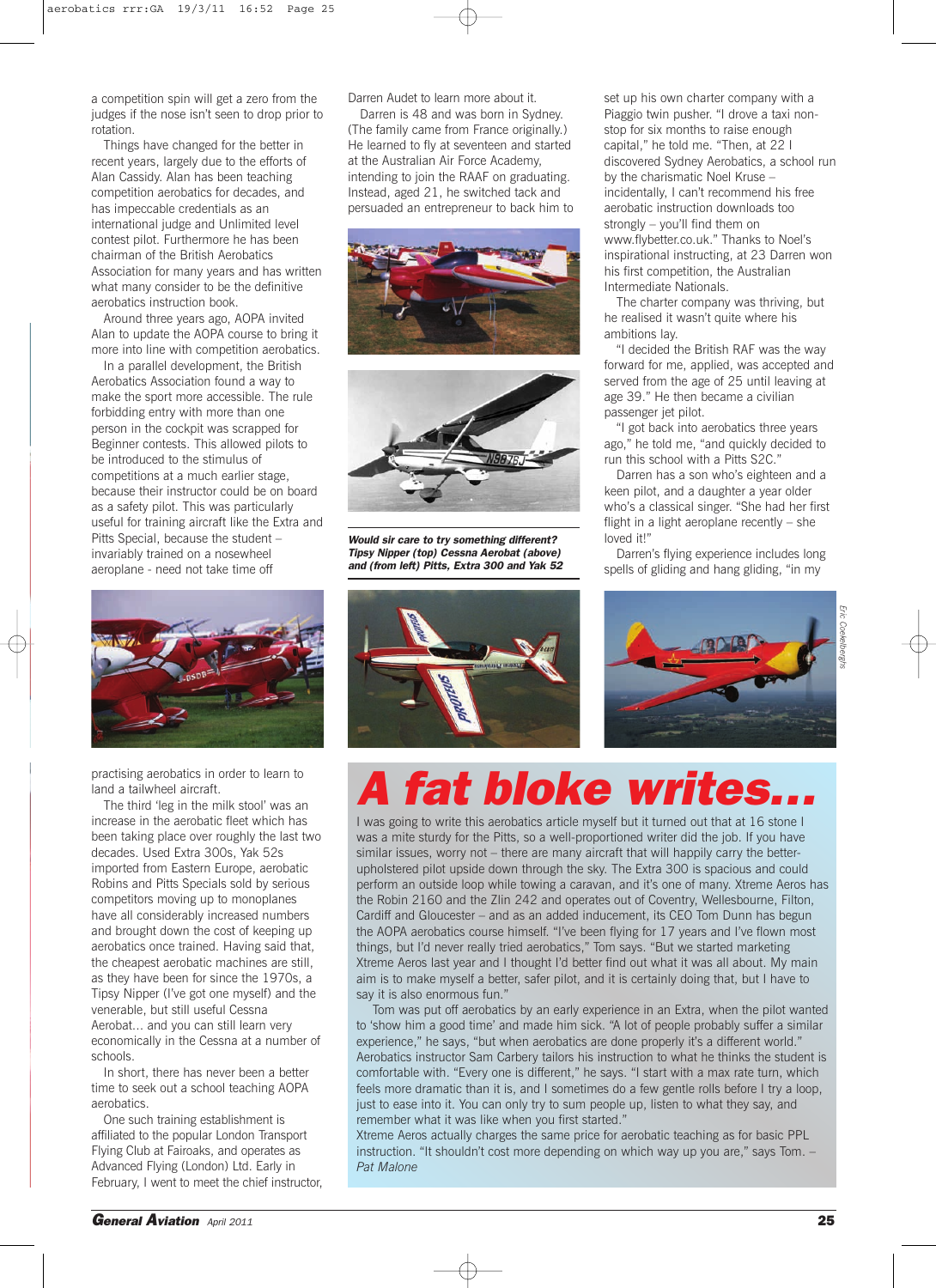thirties and forties, when money was tight".

In 2003 he married for a second time, Marie-Louise, a marketing professional who now helps him run Advanced Aerobatics (London). She sat in on my interview with Darren, being very much part of the company.

He showed me the course syllabus paperwork, which was when I became aware of just how much Alan Cassidy has done to update it. The course now parallels aerobatic contests, which are graded as Beginner, Standard, Intermediate, Advanced and Unlimited, though the AOPA course stops after Intermediate. While the emphasis is still on safety, aerobatic manoeuvres are taught that conform to the judging criteria in contests – no more graduating with eggshaped loops.

I asked for an example of a recent student, so Darren Audet told me about Darren Thatcher. "Darren Thatcher is a fairly typical customer for us. He's in his early forties and came to us with helicopter and fixed wing PPLs and a few hundred hours. While his intention is to become a commercial pilot, he wanted an aerobatics course to improve his flying skills. Flying ten hours over a period of two or three months won him the AOPA Basic Certificate and also our Advanced Flying Certificate."

Despite some standardisation, you are bound to find more differences in training methods for aerobatics than you would in PPL training. Some instructors come from display aerobatics backgrounds, some were taught aerobatics in the Services. Some have flown in and won a stream of aerobatics competitions, while others may have entered only a few, or even none at all. Add to this the huge differences in the type of aircraft used and it's plain that training will vary.

Darren Audet uses the Pitts S2C, charging £300 an hour. (A 2008 model, factory-built, which he's had from new.) The C is an upgrade on the B, and has a 260hp engine as against the Pitts S2A (the earliest of the breed) which made do with a mere 200hp. (All three have constant speed propellers.) I asked him why he chose it.

"Training from Fairoaks means we have a 3,500ft ceiling (because of controlled airspace). With a safety altitude of 2,000ft, that gives a fairly narrow band and I wanted an aircraft that had enough powerto-weight that we wouldn't constantly have to climb between manoeuvres. I considered an Extra, but decided that the Pitts, with its steel tube fuselage and external bracing wires had the edge when it came to ruggedness."

Having such a powerful engine enables Darren to introduce students to advanced manoeuvres beyond the AOPA syllabus and also equips them to deal with competition machines that are similarly







over-powered.

The S2C is an ideal advanced tailwheel trainer, since its big engine, somewhat obstructed forward view, short fuselage and other handicaps makes it tricky to land until you're used to it. Most aerobatic students concentrate on the aerobatics course and leave landings to their instructor, but tailwheel instruction is there if you want it.

In addition to Darren, Advanced Flying (London) has Nick Barnard and Stu Williams as part time coaches and plans to recruit one more. The company began in January 2009, but has ambitious plans.

"We're in an ideal situation here at Fairoaks," said Darren. "We're five minutes by road from the M25, very close to

London and yet there is plenty of aerobatic practice space between the towns surrounding the airfield."

Like many aerobatics schools, Advanced Flying (London) has to be careful about annoying the locals. So far there have been no serious noise complaints and Darren plans to keep it that way by rotating practice sites and making sure that none of them are used to the point where residents become annoyed. "Noise complaints generally occur when pilots practice too low," he told me. We don't fly below 2,000ft and that makes a huge difference.

So what exactly does the AOPA course involve? There are some classroom-based elements, such as airframe and engine limitations, body stresses, load factors and